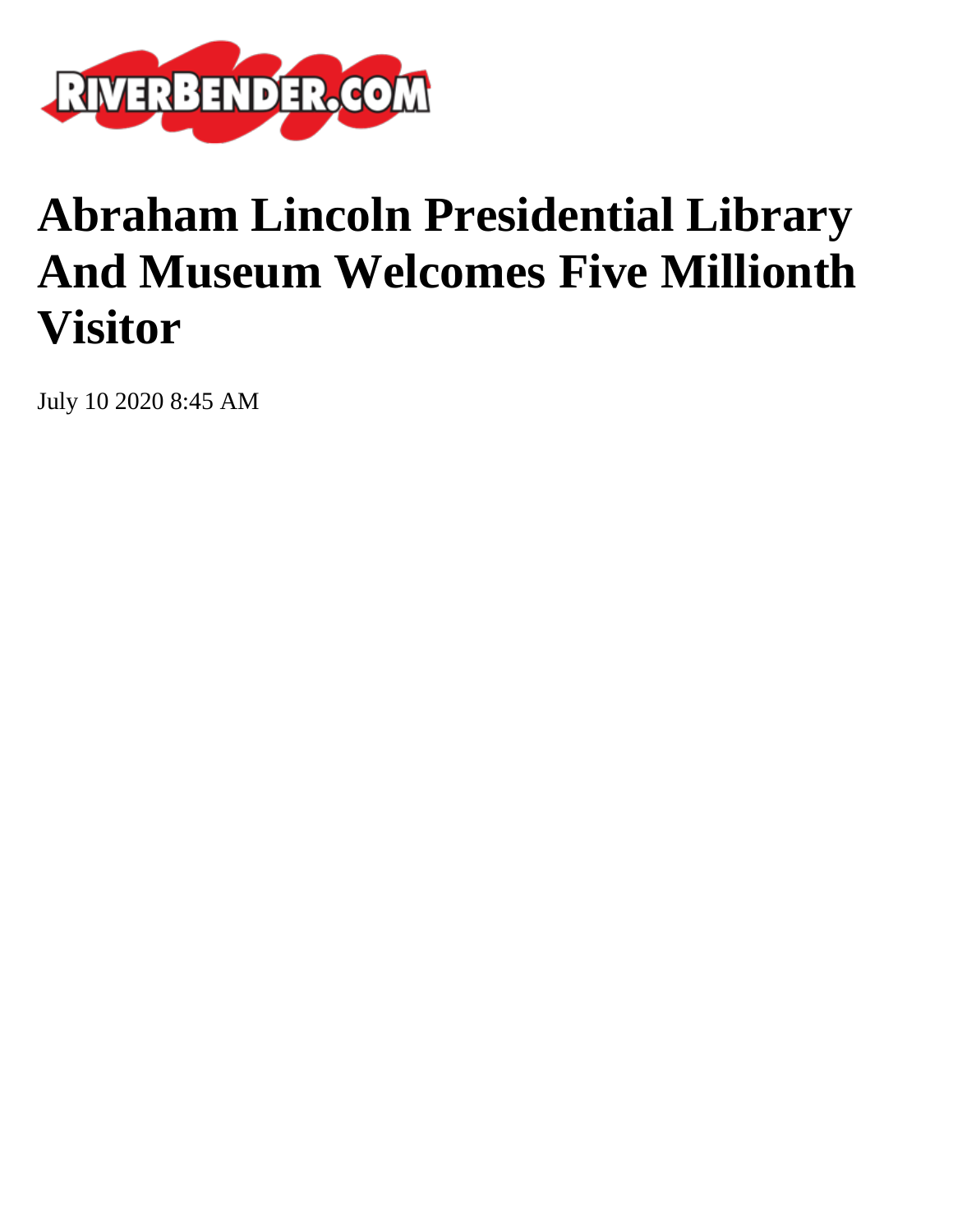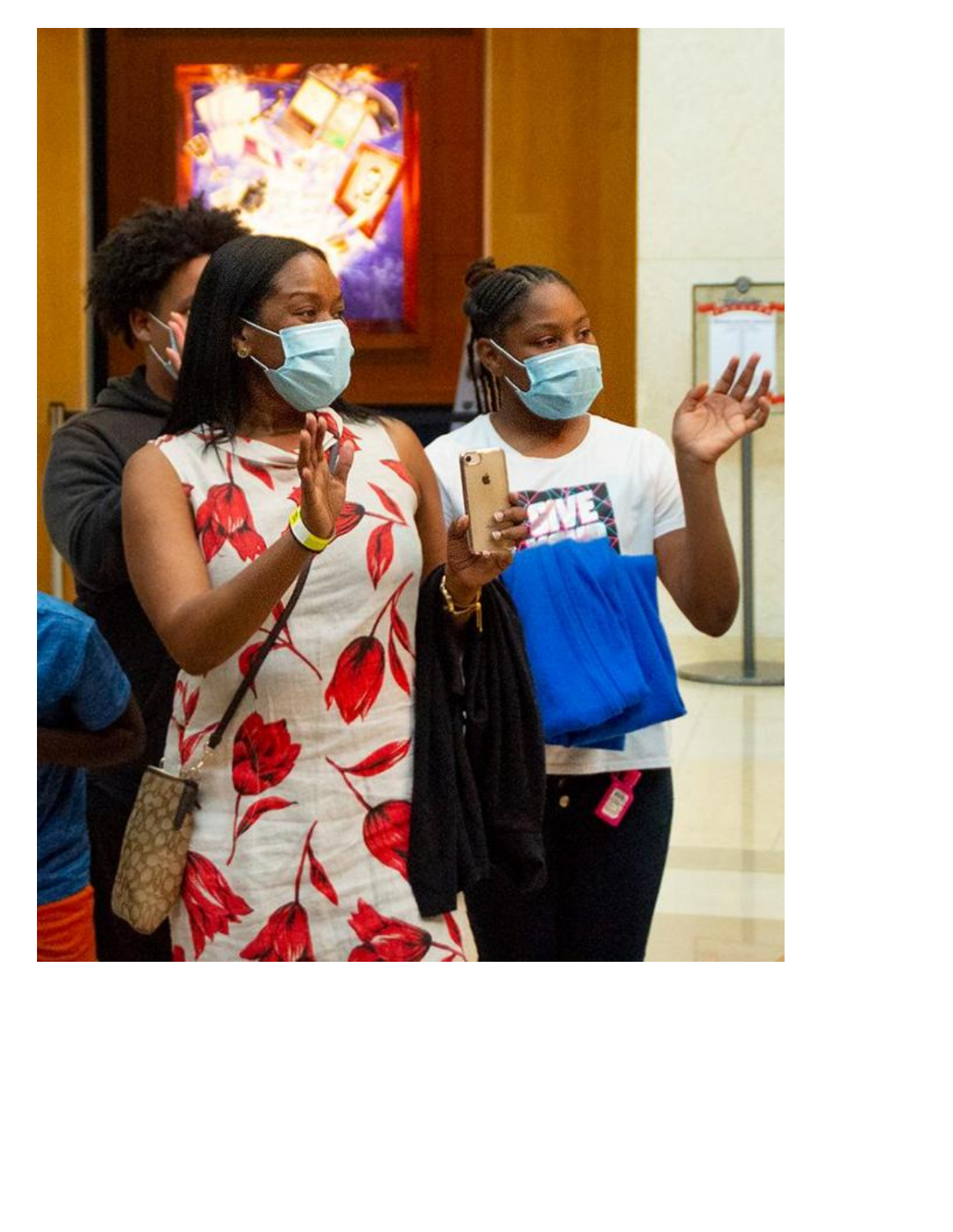

SPRINGFIELD – The Abraham Lincoln Presidential Library and Museum welcomed its five millionth visitor with gifts, music and an appearance by Lincoln himself, just days after the museum reopened to the public.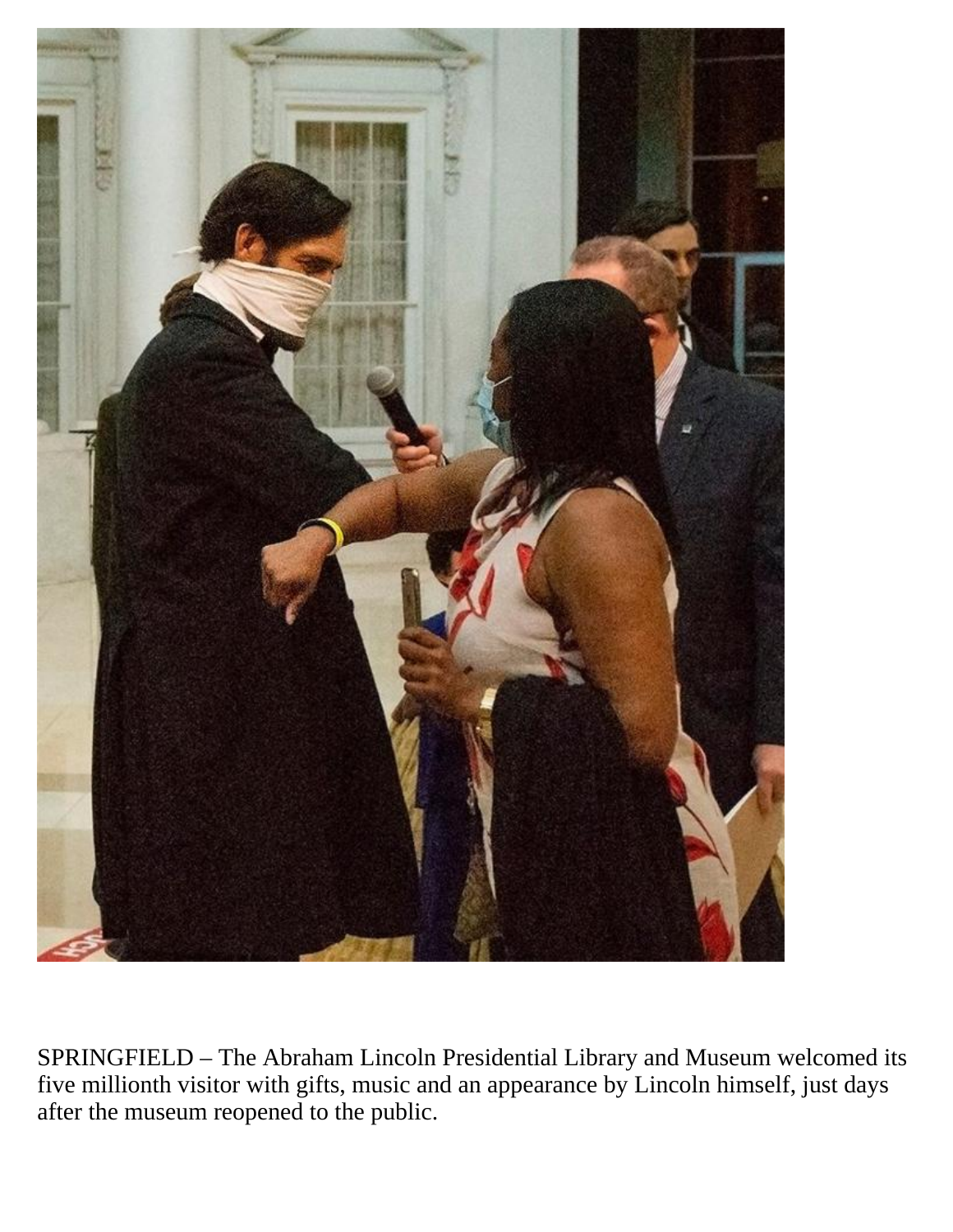Visitor No. 5,000,000 was Regina Padgett of Orlando, Fla. She received a family membership in the presidential library's foundation and \$150 worth of gifts from the museum store and the Springfield Convention & Visitors Bureau.

Gov. JB Pritzker congratulated the presidential library and museum on reaching the milestone.

"I am one of the millions who have gained a greater appreciation of President Lincoln by visiting this wonderful institution," the governor said. "Lincoln offers all Americans an example of wisdom and decency, and we are fortunate to have the Abraham Lincoln Presidential Library and Museum preserving his legacy for future generations."

The museum opened April 19, 2005. Reaching five million visitors in 15 years is a testament to Abraham Lincoln's impact on the world. So is the fact that people are eager to visit after the museum's three-month closure during the coronavirus pandemic.

Before the museum opened, estimates suggested total attendance after 15 years would be roughly 3.6 million. Actual attendance is nearly 40 percent above that mark. Visitors from every state and nearly every nation on earth have toured the museum.

"The public has embraced the Abraham Lincoln Presidential Library and Museum to a degree that no one expected," said Ray LaHood, chairman of the presidential library's Board of Trustees. "That's a tribute to great planning and design, to the hard work of our staff and, most of all, to the amazing story of Abraham Lincoln."

Padgett couldn't quite believe she was No. 5,000,000. "Is this a joke? Are you serious?" she said.

After being reassured it was real, she was delighted "You can't see my big smile under this mask," she said. "I'm still in shock. I don't even know what to think."

Padgett, a social worker, was traveling with four nieces and nephews: Christopher Padgett, 9; Taylor Creantor, 11; Dánte Paige, 16, and DeShawn Jones, 20. She said they were thrilled to be part of the celebration. "I'm like the best aunt of all time!"

Padgett, who is African American, said it was important to bring her nieces and nephews to the museum now. "With the climate as it is, I thought it was fitting to come and have them be educated about who Abraham Lincoln was and what he did for our people," she said.